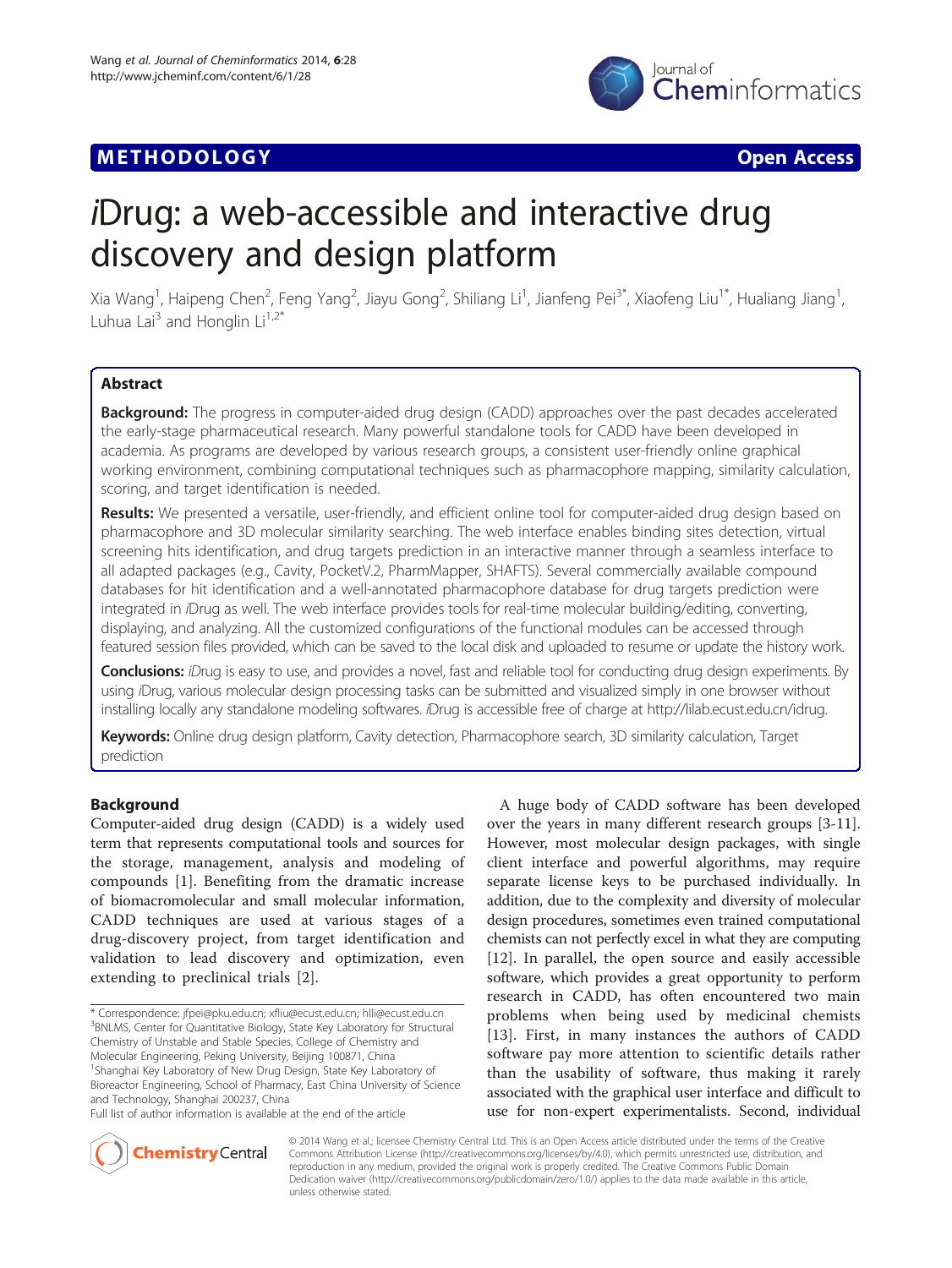program usually requires a specific input structure and produces a specific output format, making users incapable of combining different programs.

The striking growth of web technologies provides an alternative strategy to offer the possibility of accessing and running computational chemistry tools directly on the web with a simplified user interface. The major advantages of these web-based solutions are that users can submit models and data to the online servers without regularly downloading and updating the data collections and tools to their local disks. An increasing number of web applications for performing molecular modeling and processing are also available for end users [\[14-17](#page-6-0)]. However, these tools are always not able to integrate various molecular design programs and enormous data collections to meet the systematic operations of users to achieve the best results [\[18](#page-6-0)]. Besides, even if some initiatives combining different computational programs exists, e.g. for e-LEA3D [[19\]](#page-6-0), Sanjeevini [\[20](#page-6-0)], only focused on structure-based drug design such as molecular docking and de novo drug design which rely on the knowledge of the given structure of the target macromolecule.

Here, we developed an online interactive platform, termed iDrug, to break expensive commercial suites and command line barrier and introduce a user-friendly web environment to conduct 3D molecular similarity calculation and to construct pharmacophore models for virtual screening. The user may select the molecular processing engine used by iDrug and setup and initiate jobs. Currently the system allows access to derive pharmacophore models directly from the given receptor regardless of a molecular 3D structure in the corresponding binding pose conformation provided as the reference (Cavity [\[8\]](#page-6-0) and PocketV2 [[21](#page-6-0)]); generate novel molecules for the given site using pharmacophore mapping approach; predict targets of a chemical of interest such as drugs, lead compounds and natural products (PharmMapper [[22](#page-6-0)]); and rank candidates based on similarity-based database searching (SHAFTS [[7](#page-6-0)[,23,24](#page-7-0)]). Different modules described above (Table 1) have

Table 1 List of computational techniques supported by iDrug

| Name          | Method                                                                           | <b>Refs</b> | Free for<br>academia |  |
|---------------|----------------------------------------------------------------------------------|-------------|----------------------|--|
| Cavtiy        | Detect and score potential binding<br>sites of a protein                         |             | Yes                  |  |
| Pocket v.2    | Derive pharmacophore models<br>based on a given receptor of<br>complex structure | [21]        | Yes                  |  |
| PharmMapper   | Pharmacophore mapping<br>(online web service)                                    |             | Yes                  |  |
| <b>SHAFTS</b> | 3D similarity calculation                                                        | [7.23]      | Yes                  |  |
| Cyndi         | Molecular conformation generation                                                | [38.39]     | Yes                  |  |
| Pvbel         | Python wrapper for the OpenBabel<br>cheminformatics toolkit                      |             | Yes                  |  |

been incorporated, which work in a pipeline as depicted in the architecture (Figure [1\)](#page-2-0). It also features a session based working bench to save, resume, and reuse the jobs and configurations customized by users, which can be accessed and updated through the interface easily. As iDrug addresses common problems associated with either biomacromolecule or small molecule, it is expected to help both experts and non-specialists to achieve the automated molecular design of daily research demands, as well as being a routine adjunct to experimental studies.

### Methods

#### Implementation and interface

The iDrug system was developed using Java on Apache Tomcat Server. The platform back-end was developed in Python programming language, with MySQL as the database system, while the front-end is implemented with JSP using JavaScript and AJAX technologies utilizing the jQuery library. The open-source Java viewer Jmol (<http://www.jmol.org/>) is used for 3D display and manipulation of molecular structures. Pybel [\[25,26](#page-7-0)], a Python wrapper of the OpenBabel toolkit, was used in backend for molecular file parsing and converting.

The user interface of iDrug is shown in Figure [2.](#page-2-0) Users can normally start a session by clicking the 'Load' button. As iDrug provides pharmacophore- and similarity-based tasks, the corresponding uploading dialog is grouped into two modes: 'pharmacophore work mode' and 'similarity work mode'. After a successful submission, a unique Job ID is assigned and used to access the computational results. Result files associated with the completed jobs are stored at the server for 3 months, which can be downloaded for offline analysis within this period of time.

#### Chemical and drug target database

iDrug currently integrates the publicly accessible NCI database [\[27\]](#page-7-0) and the commercially available and biological relevant compounds from ZINC [\[28\]](#page-7-0), comprising over 3 million compounds with multiple 3D conformers pregenerated to facilitate both pharmacophore and 3D similarity based virtual screening. An in-house pharmacophore database called PharmTargetDB [\[22\]](#page-6-0) containing over 7,000 pharmacophore models derived from complex crystal structures with corresponding protein target annotations is incorporated in iDrug as well. The target protein annotations including name, function, and involved indication/ disease were referred from DrugBank [[29](#page-7-0)], BindingDB [[30](#page-7-0)], PDBBind [\[31\]](#page-7-0), and PDTD [\[32\]](#page-7-0) databases. The key information for each database was summarized in Table [2.](#page-3-0)

### Cavity detection and structure-based pharmacophore modeling

Identification of protein cavities is of fundamental importance for structure-based pharmacophore derivation.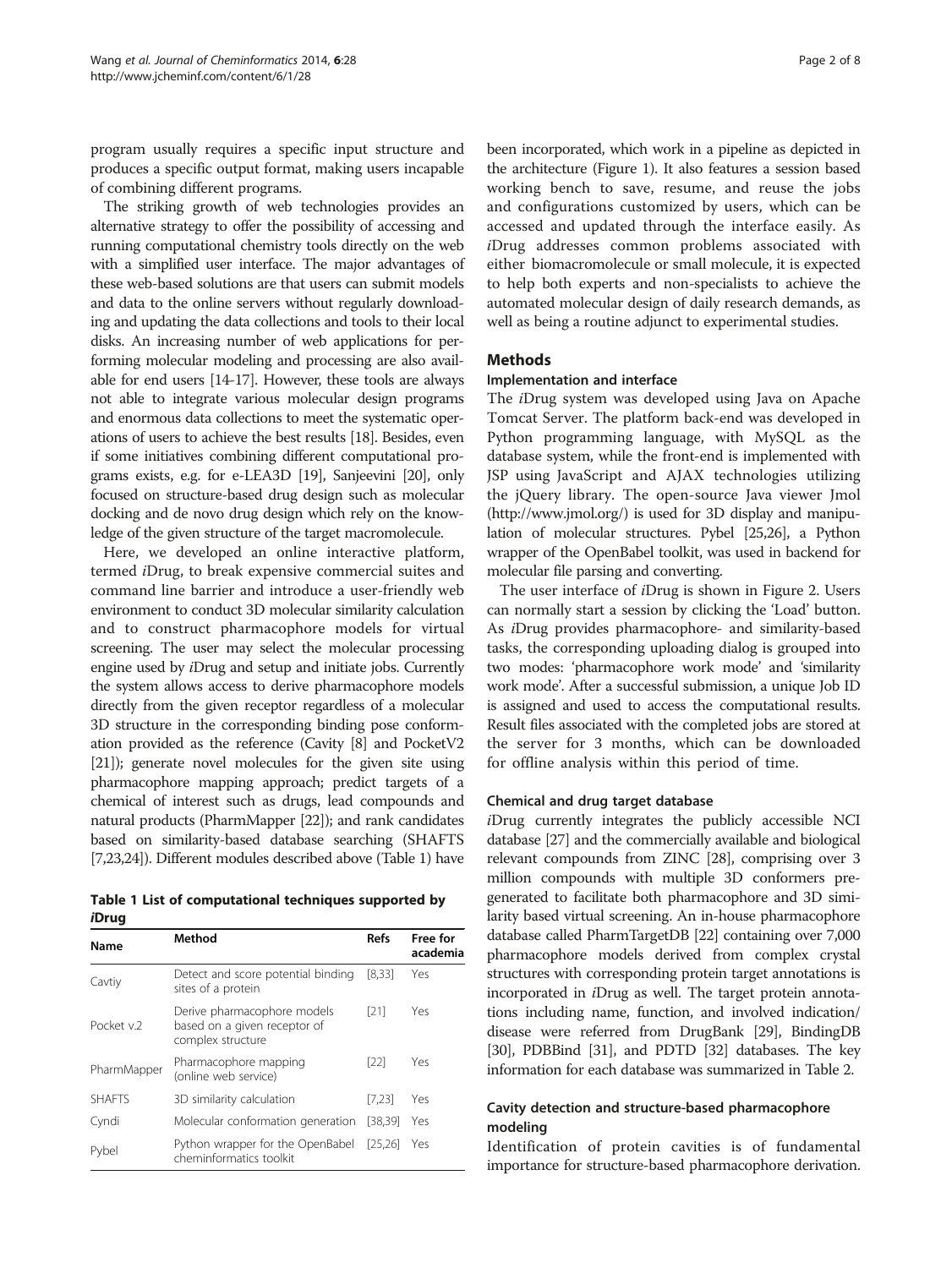<span id="page-2-0"></span>



Figure 2 The *iDrug* interface. The task management is in the upper left and provides easy access to the full set of the history work. The Jmol-based molecular viewer is in the middle and displays the query molecule and results structure. The query editor is shown in the bottom and supports the interactive modification of the parameters based on the properties of the computational software. The results browser is on the right and displays the complete results along with the available details. In this figure, potential targets of tamoxifen obtained from iDrug are shown as well as the target pharmacophore model. On mouse over, a preview of the annotation information is displayed in a pop-up window, as shown for 2GPU in this example.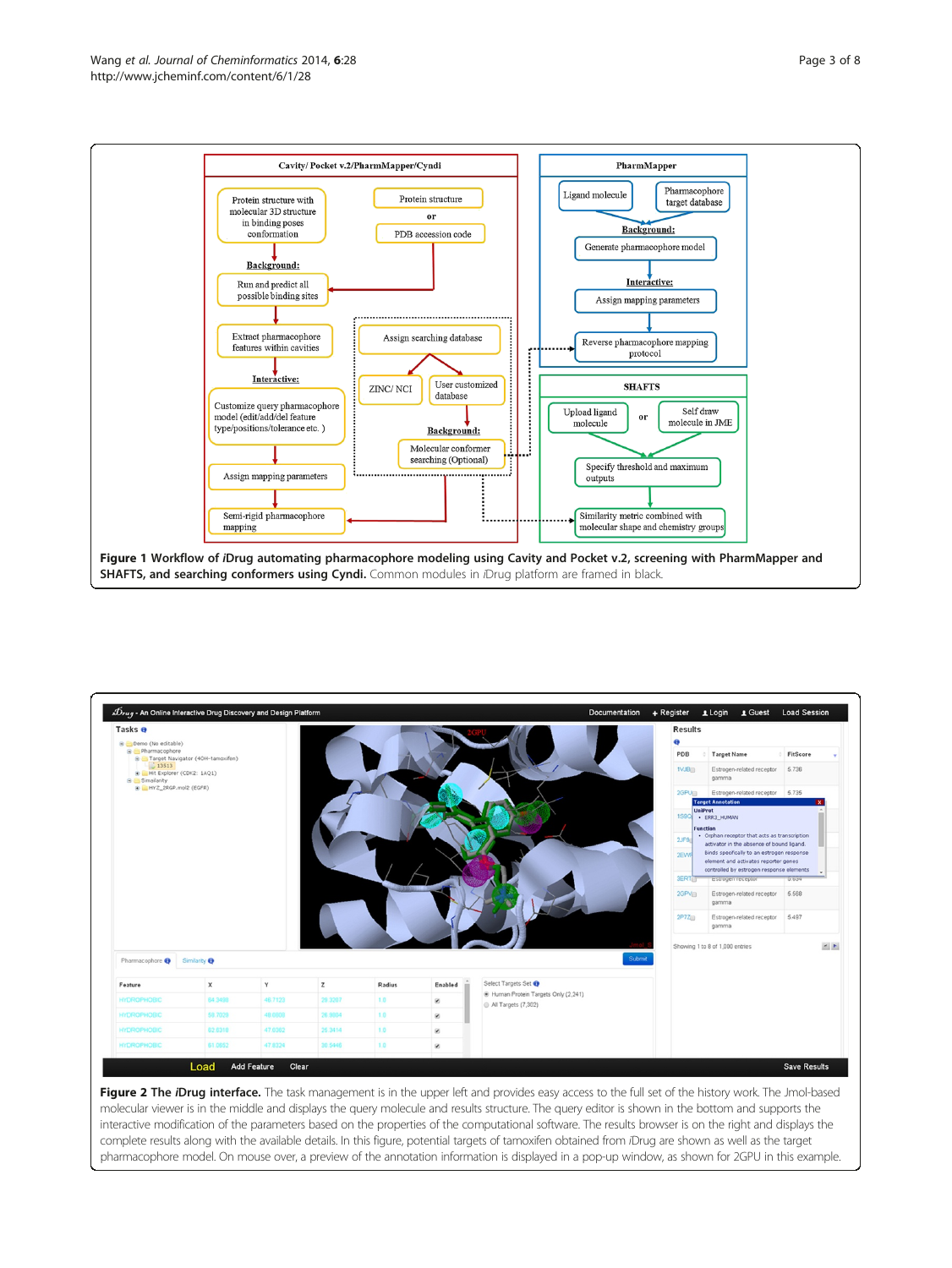<span id="page-3-0"></span>Table 2 Data source of iDrug

| Type           | Database          | <b>Number of entities</b> |
|----------------|-------------------|---------------------------|
| Compounds      | ZINC Lead-like    | 3,027,615                 |
|                | NCI Open Database | 246.483                   |
| <b>Targets</b> | PharmTargetDB     | 7.302                     |
|                |                   |                           |

iDrug applies Cavity to detect the potential binding sites on the surface of a given protein structure, and rank them according to the corresponding druggability scores on the basis of geometric shape, hydrogen bonding, and hydrophobic effects. By comparison of the success rate for the first-ranked prediction tested on the PDBBind dataset, Cavity outperformed four popularly used binding sites detection approaches (LIGSITEcsc, Q-sitefinder, SURFNET, and PASS), indicating its accurate prediction of relatively small binding sites on the surface of a protein [[8,](#page-6-0)[33](#page-7-0)]. Li et al. customized LigBuilder 2.0 to generate and fit the shape of the Cyclophilin A (CypA) binding site and finally obtained two highly potent inhibitors with nanomolar inhibitory potencies (2.59 nM and 1.52 nM) [\[34\]](#page-7-0). A receptor-based pharmacophore modeling program Pocket v.2 was used to extract pharmacophore features within cavities [\[21\]](#page-6-0). In this approach, hotspot analysis and grid-based scoring were used to identify essential pharmacophore features. As suggested by case study results, Pocket v.2 can yield consistent pharmacophore models for proteins with minor conformational changes upon binding of different ligands, indicating the robustness of the approach. Lai et al. proposed a novel strategy that combined receptor-based common pharmacophores with molecular docking. Three compounds were identified through this strategy to inhibit LTA4H-h and hnps-PLA2 simultaneously [\[35\]](#page-7-0).

Normally, iDrug requires a protein 3D structure or a known PDB accession code as input to derive pharmacophore models. All binding sites along with the extracted pharmacophore features will be displayed and ranked by the druggability scores. A small molecular 3D structure in the corresponding binding poses conformation can also be uploaded as the reference to specify the position of the binding site and generate the pharmacophore features representing the corresponding interaction mode. It takes averagely 1–3 minutes for binding sites detection, and the potential binding sites can be interactively viewed and downloaded in PDB files for off-line analysis, which includes the binding pocket surface, the residues around the site, and key features of the pharmacophore model derived from the site.

#### Pharmacophore mapping and virtual screening

For pharmacophore-based screening, iDrug employs a pharmacophore mapping method called PharmMapper based on feature triplet hashing and searching algorithm [[22\]](#page-6-0). Liu et al. discovered two potent IGF-1R kinase inhibitors via hierarchical strategy based virtual screening (pharmacophore screening and docking), which efficiently reduced the number of "nonhits" passed to docking stage and consequently reduced the computational cost [[36](#page-7-0)].

The query pharmacophore model can be derived from the potential binding sites detected previously or user customized ones. iDrug allows interactive editing of the features of the pharmacophore query like feature type, positions, and size of the tolerance spheres. Pharmacophore searching is performed against the available or user uploaded databases. The hit compounds are compiled into the table with the corresponding original weblinks whereas applicable, and ranked by the fit values with the query. The superimposed mode of the molecules onto the pharmacophore query along with the corresponding binding site can be interactively visualized in Jmol applet.

#### Target identification

iDrug uses the reverse pharmacophore mapping procedure to predict potential drug targets. Qian et al. discovered a novel series of acenaphtho[1,2-b]pyrrole derivatives as potent FGFR1 inhibitors by using this in silico targets screening approach [\[37](#page-7-0)]. The results were subsequently validated by enzyme-linked immunosorbent assay. The platform takes a single drug-like molecule or natural product chemical structure as an input and automatically perceives all chemotype features of the query molecule. Users are allowed to modify the perceived pharmacophore model and search the pharmacophore target database with it. The results can also be filtered in terms of both the number of returned results and the properties of the algorithm. Since the geometric matching alignment and scoring method uses rigid conformations, multiple conformers of each query molecule must be generated. In-house program Cyndi [\[38,39\]](#page-7-0), which uses a multi-objective evolution algorithm method for conformer searching, was chosen by default to generate multiple conformation. Additionally, the minimum number of each pharmacophore feature type and a fit score cutoff can be specified to discard those target pharmacophore models, of which the corresponding values are less than the threshold. On average, the total time consumed by the complete screening and scoring protocol ranges from 1-2 h depending on the flexibility of the input molecule and filter parameters assigned by the user.

Upon completion of the computations, the results of the hit target pharmacophore models are demonstrated in the form of a ranked list. Each row contains the protein ID, which is a hyperlink points to the PDB website [[40](#page-7-0)], the target name, the fit values between the small molecule and the pharmacophores, and a unique orientation of a conformation of the query along with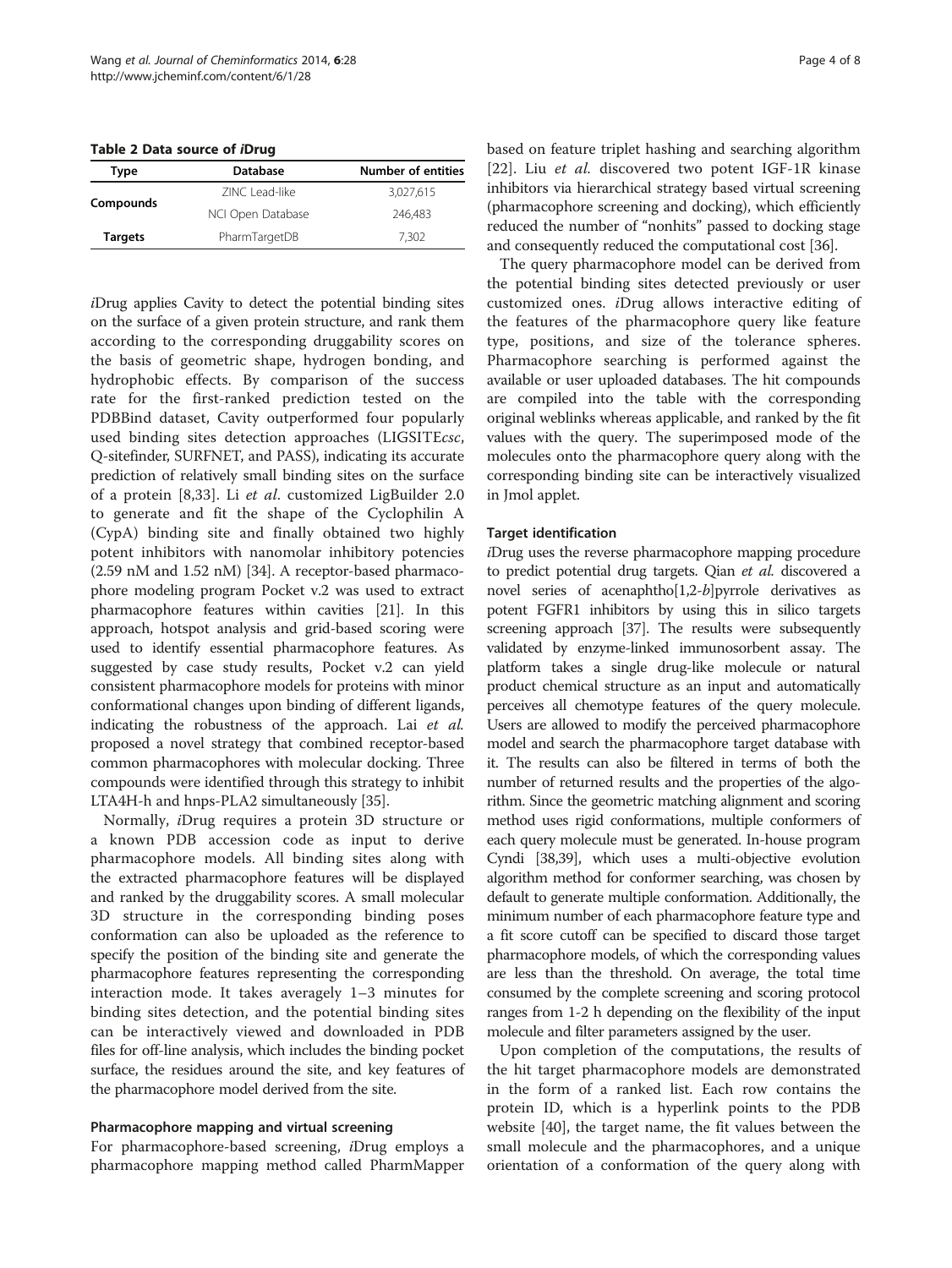<span id="page-4-0"></span>the 3D structure information of the target visualized by the Jmol applet. Detailed annotations of the hit targets are presented in a pop-up window when the cursor moves over the corresponding PDB codes. Alternatively, a downloadable zip file containing the aligned pose with the corresponding pharmacophore model and the complete targets information in CSV format is accessible for each returned match.

#### Similarity search

For the implementation of ligand-based searching, iDrug adopts an efficient 3D similarity calculation method SHAFTS, which is designed to integrate the strength of pharmacophore matching and volumetric overlay approaches [[7\]](#page-6-0). Hits are determined by a hybrid similarity score cut-off and alignment poses of compounds will be generated by enumerating all potential pharmacophore feature triplets matches. Liu et al. discovered sixteen compounds with  $IC_{50}$  < 20  $\mu$ M, three of which showed low micromolar inhibitory activities against p90 ribosomal S6 protein kinase 2 (RSK2) and exhibited selectivity across a panel of related kinases using SHAFTS [[23\]](#page-7-0). By adopting the same strategy, Xu et al. reported a novel pteridin-7(8H)-one epidermal growth factor receptor (EGFR) inhibitor scaffold with potent and selective inhibitory activity against both wild-type and T790M/ L858R mutant EGFRs. The most remarkable agent showed highly inhibitory activity against the growth of gefitinib-resistant H1975 cells, making it a potential lead for further development of EGFR kinase-related anticancer drugs [\[41](#page-7-0)]. The results suggests that SHAFTS is an efficient and powerful tool in scaffold hopping and hit identification endeavors. Moreover, Shen et al. used the evodiamine derivative as a probe to search MDL/Symyx Drug Data Report (MDDR) [\[42](#page-7-0)] with ChemMapper. The fourth ranked protein, topoisomerase II (Top2), was a well-known antitumor target. Relaxation assay proved that the analogs of the natural product are potent inhibitor against Top2, with stronger activity than the well-known Top2α inhibitor etoposide [[43\]](#page-7-0).

A chemical structure (sketched online or uploaded in multiple chemical structure file formats) is accepted as the query to perform similarity searching. It takes hours to days per search depending on the complexity of the query molecule and the size of the library.

The outputs are generated as a list of compounds sorted by similarity scores to the query and can be downloaded in a mol2 file. The superimposed pose of each hit with the query can be visualized interactively in Jmol applet along with the molecular surface representation and perceived pharmacophore features by SHAFTS.

# Results and discussion Benchmarking study

To demonstrate potential applications of iDrug platform, we performed pharmacophore-based virtual screening libraries with the MUV data sets [[44\]](#page-7-0), molecular 3D similarity-based virtual screening with the enhanced Directory of Useful Decoys (DUD-E) [[45\]](#page-7-0) data sets, and reversed pharmacophore mapping-based drug target identification with the pharmacophore target database. Receiver Operator Characteristic (ROC) curves, Area Under the ROC Curves (AUC), and enrichment factors (EF) were calculated after ranking compounds from the MUV and DUD-E data sets. EF after x% of the library screened were calculated according to the following formula (*Hits*<sub>sampled</sub> = number of hits found at x% of the database screened,  $N_{sampled}$  = number of compounds screened of x% of the database,  $N_{total}$  = the number of compounds in the entire database,  $Hits_{total}$  = the number of actives in the entire database).

$$
EF = \frac{Hits_{Sampleed}}{N_{Sampleed}} \times \frac{N_{Total}}{Hits_{Total}}
$$
 (1)

#### Case 1: pharmacophore-based virtual screening

CDK2 (Cyclin-dependent kinase 2) is a protein kinase whose pharmacophore features, depicting ligands that target against the ATP binding site, are well described in the literature [[46](#page-7-0)]. We used iDrug to create pharmacophore queries from the crystal structures of CDK2 (PDB:1AQ1). The pharmacophore queries occupied by the bioactive conformation of the ligand, which contain one H-bond

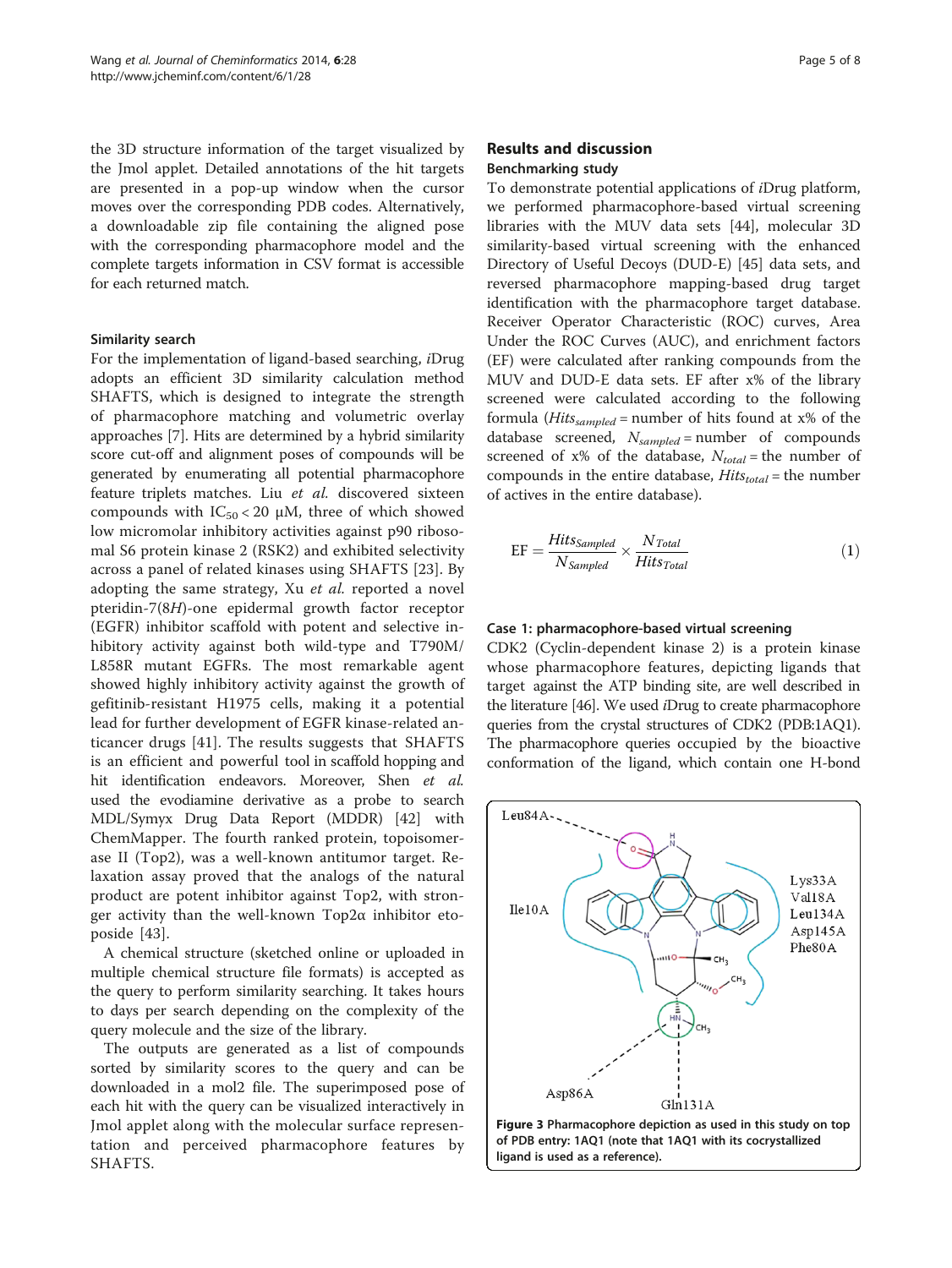Table 3 AUC value and EF values at 0.5, 1, 2 and 5% for CDK2 inhibitor pharmacophore-based virtual screening

| <b>AUC</b> |      |      | EF   |      |
|------------|------|------|------|------|
|            | 0.5% | 1.0% | 2.0% | 5.0% |
| 0.63       | 2.5  | 1.3  | 2.5  |      |

acceptor, one H-bond donor and three hydrophobic features, were selected as the hypotheses (Figure [3](#page-4-0)).

We create the compound sets using the virtual screening dataset of CDK2 comprising 80 active compounds and 15000 decoy compounds [[47](#page-7-0)]. The search of 249,242 conformers of 15080 compounds takes almost 20 minutes. Without any prescreening, iDrug matches 50 out of 80 actives and 5641 out of 15000 decoys resulting in an enrichment factor of 1.7. The AUC value is 0.63, indicating that the overall enrichment is only slightly better than that expected from a random selection (Table 3). This is an important observation suggesting that though not so effective in actives enrichment with single pharmacophore model, iDrug enables fast prefiltering for large compound collections before applying more accurate and computationally expensive algorithms.

#### Case 2: target prediction

Tamoxifen, which is used as an adjuvant therapy in the treatment of breast cancer, has been proved as a multiple target drug. So far, tamoxifen and its active metabolite, 4OH-tamoxifen, are known to interact with 16 targets. We have chosen to investigate 4OH-tamoxifen as a test case for validation (the typical run takes less than an hour). The 11 known targets of 4OH-tamoxifen retrieved by iDrug are shown in Table 4. Other targets, including microsomal antiestrogen binding site (AEBS) [\[48](#page-7-0)],

Table 4 Retrieval of 11 targets of 4OH-Tamoxifen by iDrug

| Target name                                         | Reference | Score | <b>PDB</b><br>ID | Rank<br>(%) |
|-----------------------------------------------------|-----------|-------|------------------|-------------|
| Estrogen receptor-y                                 | [52]      | 5.736 | 1VJB             | 0.01        |
| Estradiol 17β-hydroxysteroid<br>dehydrogenase 1     | [53]      | 4.111 | 115R             | 0.26        |
| Dihydrofolate reductase                             | [54]      | 3.777 | 1 DG 7           | 0.45        |
| Glutathione S-transferase A1                        | [55]      | 3.655 | 1GSF             | 0.73        |
| Prostaglandin G/H synthase 2                        | [56]      | 3.411 | 1PXX             | 1.36        |
| Liver carboxylesterase 1                            | [57]      | 3.344 | 1YA4             | 1.59        |
| Protein kinase C theta type                         | [58]      | 3.171 | 1XJD             | 2.18        |
| Calmodulin                                          | $[59]$    | 2.974 | 1XA5             | 3.63        |
| Collagenase 3                                       | [60]      | 2.945 | 3 7              | 4.57        |
| Alcohol dehydrogenase E chain                       | [60]      | 2.881 | 1MGO             | 7.37        |
| 3-alpha-(or20-beta)-hydroxysteroid<br>dehydrogenase | [61]      | 2.835 | 1HDC             | 9.87        |

cholesterol acyl transferase (ACAT) [[48\]](#page-7-0), cholesterol epoxide hydrolase [[49](#page-7-0)], hedgehog signaling [\[50\]](#page-7-0), immunoglobulin [[51](#page-7-0)], are missed due to the limited coverage of the pharmacophore database. In spite of this, the reverse pharmacophore mapping approach, therefore, enables 11 of 16 experimentally confirmed tamoxifen targets to be retrieved within 10% of the ranked database, which is promising and reliable for a retrospective target identification case.

#### Case 3: molecular 3D similarity-based screening

The crystal ligand structure of epidermal growth factor receptor (EGFR, PDB:2RGP) was searched via iDrug. The screening library was created using the DUD-E data sets including 542 active compounds and 35,050 decoy compounds for a baseline enrichment of 1.5%. A multiconformer library was generated using Cyndi with the default settings (up to 200 conformers per a compound), resulting in a library of 2,735,015 conformations.

The search of EGFR query in iDrug takes 12–14 hours. The performance of iDrug with respect to compound library enrichment, i.e., the fraction of true positives versus the fraction of false positives, was visualized in ROC. The corresponding AUC and enrichment values at 0.5, 1.0, 2.0, and 5.0% are calculated and reported, which can be found in Table 5. The AUC value is 0.87 and the EF value at the 0.5% level is 56.9, indicating highly significant enrichment with respect to random ones.

# Experimental

#### Compound data sets

Datasets from four different public sources were used. A set of over 3 million compounds extracted from ZINC [[28\]](#page-7-0) and NCI [\[27\]](#page-7-0) were used for both pharmacophore and 3D similarity based virtual screening. Cyndi [[38](#page-7-0)] was used to generate a maximum of 50 low-energy conformations for each compound. The MUV data sets are based on bioactivity data. MUV consists of 17 targets, each with 30 actives and 15000 decopys [\[44](#page-7-0)]. In this study we reproduced the evaluation of Sanders et al [[47\]](#page-7-0) and derived pharmacophore queries from the crystal structure of CDK2 (PDB:1AQ1). The DUD-E was originally designed for benchmarking of docking methods [\[45](#page-7-0)]. A subset was later extracted for the use in 3D similaritybased virutal screening experiments. The DUD-E contains 102 targets with 22886 clustered ligands drawn from ChEMBL, each with 50 property-matched decoys drawn

Table 5 AUC value and EF values at 0.5, 1, 2 and 5% for EGFR inhibitor similarity virtual screening

|            |      |      | -    |      |
|------------|------|------|------|------|
| <b>AUC</b> |      |      | EF   |      |
| 0.87       | 0.5% | 1.0% | 2.0% | 5.0% |
|            | 56.9 | 42.9 | 28.5 | 13.6 |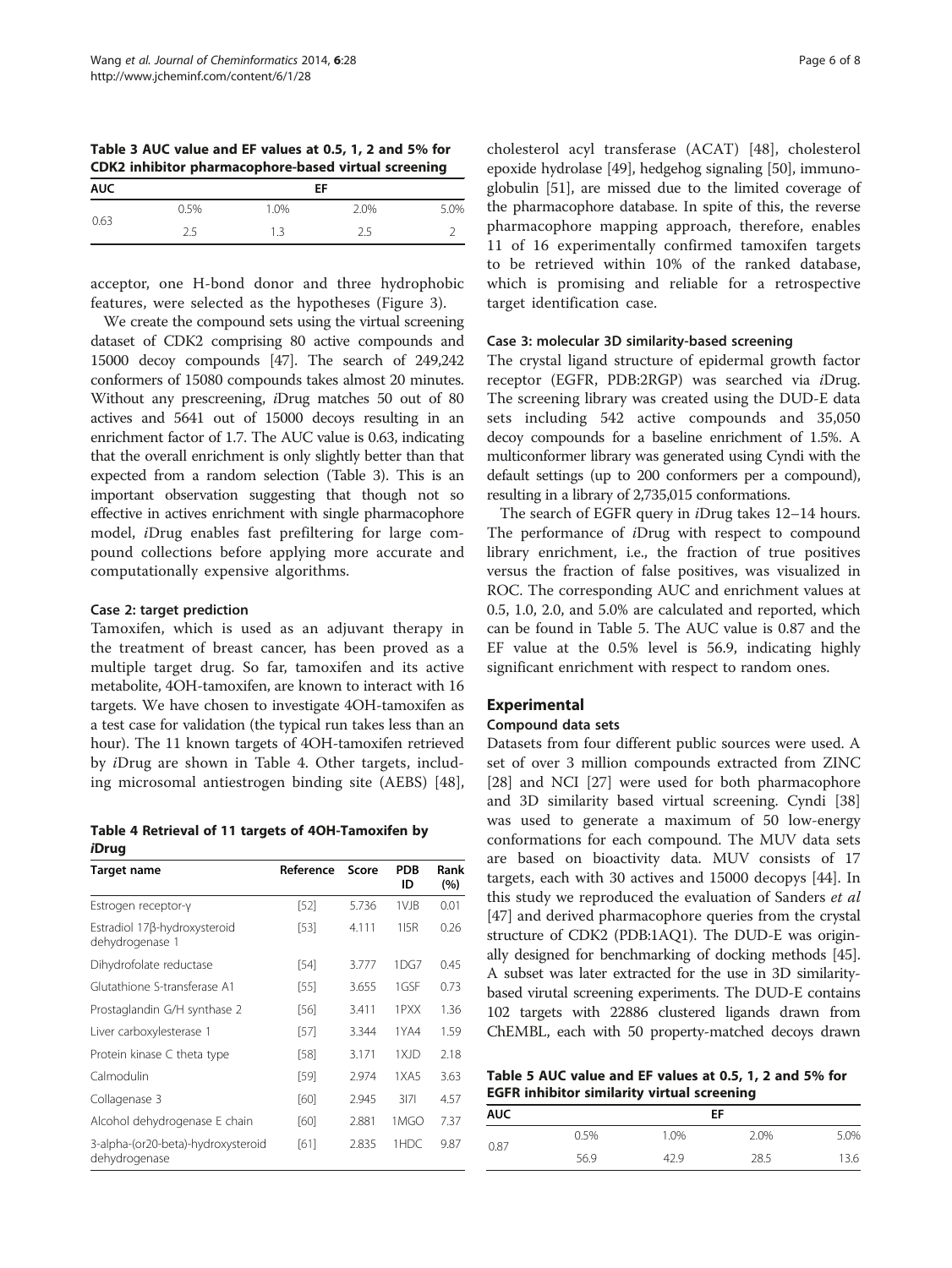<span id="page-6-0"></span>from ZINC. In this study EGFR with 542 actives were used. Besides, for the user uploaded target compounds, multi conformations (at most 100) would be generated online with Cyndi prior to virtual screening if the 'Generate Conformers' is toggled on.

#### Target pharmacophore databases

The target protein structures co-complexed with small molecules were selected from DrugBank, BindingDB, PDBBind, and PDTD databases. All the small ligands with molecular weight lower than 100, such as solvents, buffers and metal cations, and all the cofactors with molecular weight over 600, such as CoAs, polypeptides and nucleic acids were regarded. For the proteins existing as homopolymers, only one monomer was reserved for analysis. For the proteins determined by NMR with multiple structure models, only the first model was selected for pharmacophore generation. LigandScout [9] was used in the process of pharmacophore model derivation. As a result, a database with 7302 pharmacophore models were generated and stored in iDrug. This database has been used in our previous publications [22].

#### Conclusions

We presented iDrug, a versatile web server for both pharmacophore- and similarity-based virtual screening and target identification to facilitate computational drug discovery. The interface is easy-to-use and can be accessed by user customized sessions to free them from installing standalone softwares. iDrug provides ready-to-access compounds and pharmacophore target databases for virtual screening and target identification. Various applications like binding site identification, structure-based pharmacophore derivation, conformational sampling, pharmacophore searching, and 3D similarity calculation are integrated as individual modules. It enables interactive editing and refinement of pharmacophore hypothesis as well as flexible customization of the parameters. The featured job management system ensures the user privacy and project tracking through a session-based mechanism.

#### Competing interests

The authors declare that they have no competing interests.

#### Authors' contributions

HL designed the project. XW analyzed the data, contributed the use cases and wrote the manuscript. HC and FY supported the project with background and front-end development. JG contributed the back-end schedule system. JP, XL, HJ, LL, and HL contributed the molecular design approaches. All authors read and approved the final manuscript.

#### Acknowledgments

This work was supported by the 863 Hi-Tech Program of China (grant 2012AA020308), the National Natural Science Foundation of China (grants 81230090, 81222046 and 81230076), the Shanghai Committee of Science and Technology (grant 12401900801), and the National S&T Major Project of China (Grants 2013ZX09507004). Honglin Li is also sponsored by

Shanghai Rising-Star Tracking Program (grant 13QH1401100) and Fok Ying Tung Education Foundation (141035).

#### Author details

<sup>1</sup>Shanghai Key Laboratory of New Drug Design, State Key Laboratory of Bioreactor Engineering, School of Pharmacy, East China University of Science and Technology, Shanghai 200237, China. <sup>2</sup>School of Information Science and Engineering, East China University of Science and Technology, Shanghai 200237, China. <sup>3</sup>BNLMS, Center for Quantitative Biology, State Key Laboratory for Structural Chemistry of Unstable and Stable Species, College of Chemistry and Molecular Engineering, Peking University, Beijing 100871, China.

Received: 20 March 2014 Accepted: 12 May 2014 Published: 23 May 2014

#### References

- 1. Song CM, Lim SJ, Tong JC: Recent advances in computer-aided drug design. Brief Bioinform 2009, 10:579–591.
- 2. Jorgensen WL: The many roles of computation in drug discovery. Science 2004, 303:1813–1818.
- Kellenberger E, Foata N, Rognan D: Ranking targets in structure-based virtual screening of three-dimensional protein libraries: methods and problems. J Chem Inf Model 2008, 48:1014–1025.
- 4. Li YY, An J, Jones SJ: A computational approach to finding novel targets for existing drugs. PLoS Comput Biol 2011, 7:e1002139.
- 5. Nettles JH, Jenkins JL, Bender A, Deng Z, Davies JW, Glick M: Bridging chemical and biological space: "target fishing" using 2D and 3D molecular descriptors. J Med Chem 2006, 49:6802–6810.
- 6. Campillos M, Kuhn M, Gavin A-C, Jensen LJ, Bork P: Drug target identification using side-effect similarity. Science 2008, 321:263–266.
- 7. Liu X, Jiang H, Li H: SHAFTS: a hybrid approach for 3D molecular similarity calculation. 1. Method and assessment of virtual screening. J Chem Inf Model 2011, 51:2372–2385.
- 8. Yuan Y, Pei J, Lai L: LigBuilder 2: a practical de novo drug design approach. J Chem Inf Model 2011, 51:1083–1091.
- 9. Wolber G, Langer T: LigandScout: 3-D pharmacophores derived from protein-bound ligands and their use as virtual screening filters. J Chem Inf Model 2005, 45:160–169.
- 10. Vainio MJ, Puranen JS, Johnson MS: ShaEP: molecular overlay based on shape and electrostatic potential. J Chem Inf Model 2009, 49:492-502.
- 11. Kurogi Y, Guner OF: Pharmacophore modeling and three-dimensional database searching for drug design using catalyst. Curr Med Chem 2001, 8:1035–1055.
- 12. Stouch TR: The errors of our ways: taking account of error in computer-aided drug design to build confidence intervals for our next 25 years. J Comput Aided Mol Des 2012, 26:125–134.
- 13. Lill MA, Danielson ML: Computer-aided drug design platform using PyMOL. J Comput Aided Mol Des 2011, 25:13–19.
- 14. Li H, Gao Z, Kang L, Zhang H, Yang K, Yu K, Luo X, Zhu W, Chen K, Shen J, Wang X, Jiang H: TarFisDock: a web server for identifying drug targets with docking approach. Nucleic Acids Res 2006, 34:W219–W224.
- 15. Gong J, Cai C, Liu X, Ku X, Jiang H, Gao D, Li H: ChemMapper: a versatile web server for exploring pharmacology and chemical structure association based on molecular 3D similarity method. Bioinformatics 2013, 29:1827–1829.
- 16. Koes DR, Camacho CJ: ZINCPharmer: pharmacophore search of the ZINC database. Nucleic Acids Res 2012, 40:W409–W414.
- 17. Schmidtke P, Le Guilloux V, Maupetit J, Tuffery P: fpocket: online tools for protein ensemble pocket detection and tracking. Nucleic Acids Res 2010, 38:W582–W589.
- 18. Rarey M: Some thoughts on the "A" in computer-aided molecular design. J Comput Aided Mol Des 2012, 26:113–114.
- 19. Douguet D: e-LEA3D: a computational-aided drug design web server. Nucleic Acids Res 2010, 38:W615–W621.
- 20. Jayaram B, Singh T, Mukherjee G, Mathur A, Shekhar S, Shekhar V: Sanjeevini: a freely accessible web-server for target directed lead molecule discovery. BMC Bioinforma 2012, 13(Suppl 17):S7.
- 21. Chen J, Lai L: Pocket v. 2: further developments on receptor-based pharmacophore modeling. J Chem Inf Model 2006, 46:2684–2691.
- 22. Liu X, Ouyang S, Yu B, Liu Y, Huang K, Gong J, Zheng S, Li Z, Li H, Jiang H: PharmMapper server: a web server for potential drug target